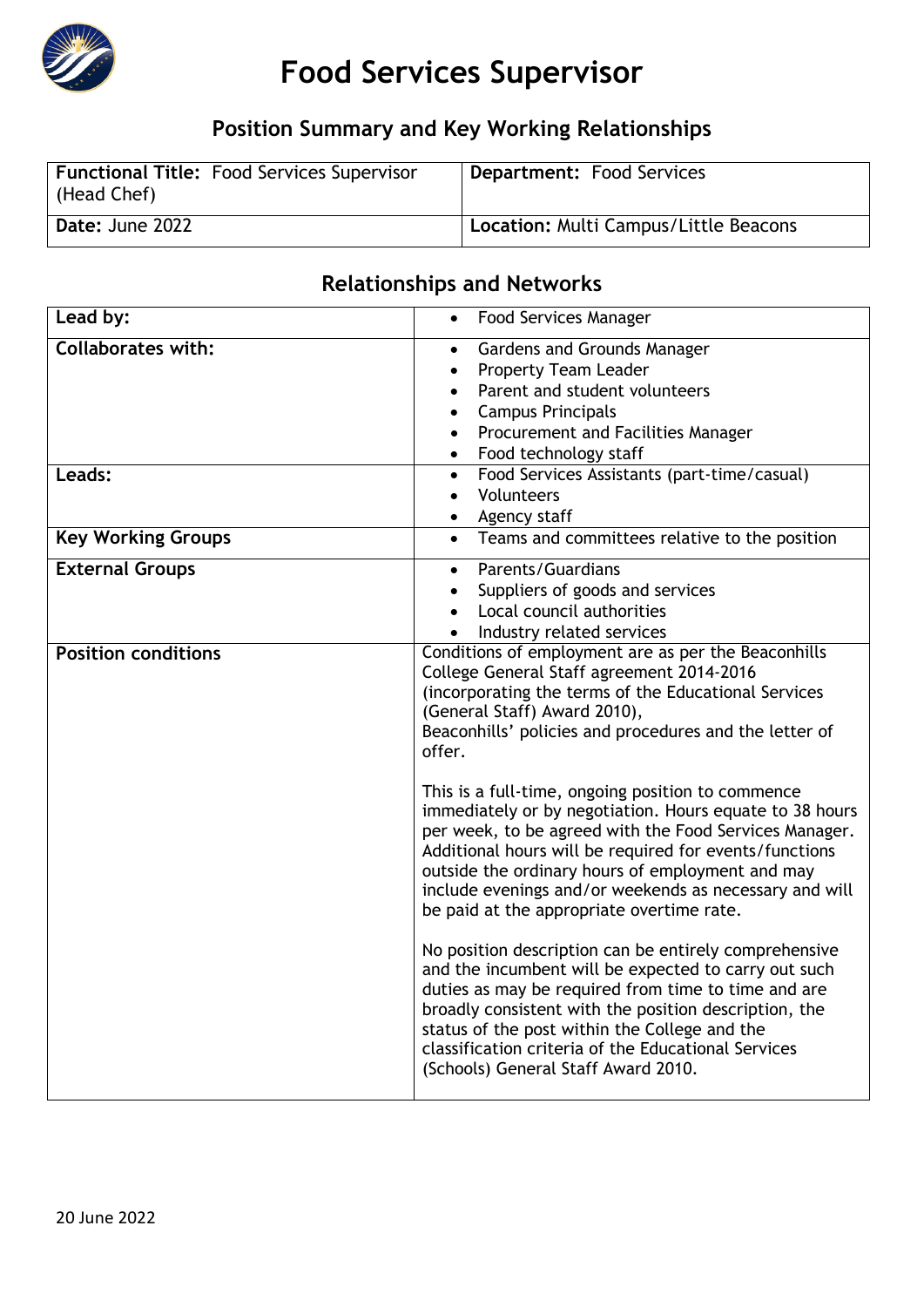

### **Primary purpose of the position**

This position provides support and assistance as required within the College Food Services team, as directed by the Food Services Manager and contributes to the operation of the College food and catering requirements and special events, according to the Beaconhills College Food Services policies and procedures. The incumbent will engage and develop strong relationships in the College community, including students, staff, volunteers, parents and the wider community including suppliers. This position will lead the deliverable and hands on elements of the College's vision of environment, health and wellbeing through seasonal, sustainable and nutritional food services provided to students, staff and the wider community.

### **Food Services Supervisor - Primary Responsibilities**

The Food Services Supervisor is responsible for the supervision of the day-to-day operations of the College food services.

#### **Key Responsibilities for the position are:**

- Supervise the operations of the canteen including daily opening and closing procedures
- Source product as specified to meet menu and function catering requirements, as defined by the College preferred suppliers
- Lead a team of staff to deliver the required food services on a day-to-day basis
- Interact in a courteous and friendly manner with staff and students
- Ensure food services are promoted enthusiastically to engage and create excitement
- Participate in, and ensure that all staff take ownership of the cleaning of food preparation, cooking equipment and utensils and food consumption areas
- Ensure that the cleaning incidental to Food Services areas is carried out daily (e.g. dusting of shelves and stock, wiping down benches, cleaning of all equipment and fixtures) in accordance with the cleaning procedures set out in the Food Safety Plan
- Manage resources efficiently this includes stock control, following maintenance schedules. use of equipment
- Ensure that portions and recipes are prepared according to Food Services policies and procedures
- Monitor staff rosters to ensure appropriate staff levels to meet the workload
- Monitor resources and meet regularly with the Food Services Manager to report
- Check all deliveries against invoices
- Maintain knowledge and skills relevant to the position, including food safety and hygiene practices.
- Demonstrate awareness by complying with statutory regulations including Food Safety Standards, Workplace Health & Safety – complete and report on internal audits
- Develop, implement and manage legislative and business based requirements in relation to Food Safety processes appropriate to Level 1 certification
- Oversee the training of direct reports and volunteers according to Food services policies and procedures
- Ensure a collaborative and harmonious working environment for all staff
- Complete daily report for Food Services Manager
- Identify opportunities for linking the Food Services to other activities of the College (e.g. fruit breaks, kitchen gardens, cultural awareness, themes etc)
- Acknowledge confidentiality within the context of family information and management protocols

#### **Workplace Health and Safety Responsibilities**

• Ensure that any hazards, incidents (including near misses) and injuries are reported immediately to relevant management, via the online MyNet reporting tool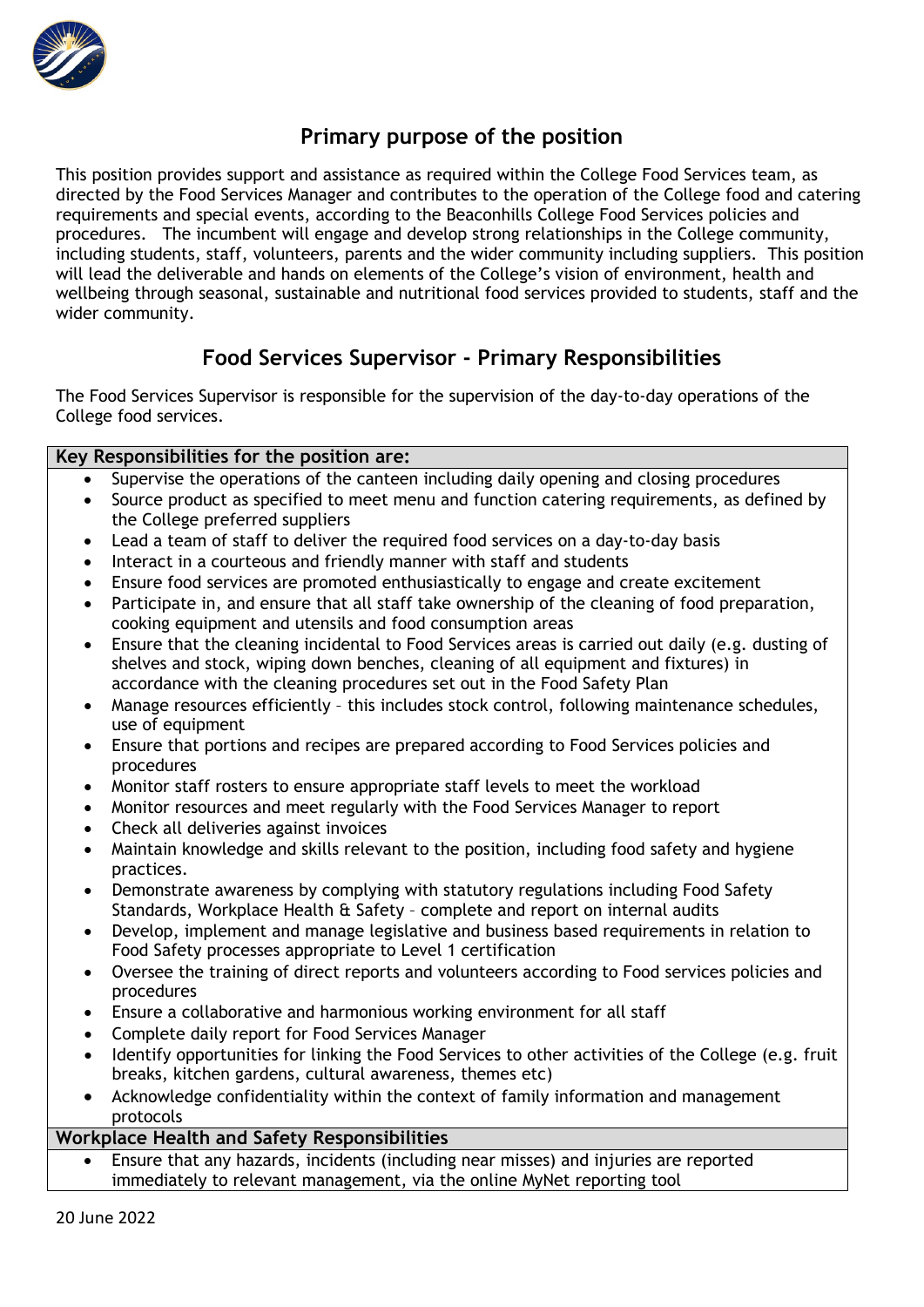- Cooperate in relation to activities taken by the College to comply with WHS legislation
- Participate in consultation, meetings, training and other health and safety activities where required
- Ensure only authorised, adequately trained staff undertake assigned tasks
- Take reasonable care for personal health and safety and the health and safety of others in the workplace.

#### **Inherent Physical Requirements**

The physical demands described here are representative of those that must be met by an employee to successfully perform the essential functions of this job. While performing the duties of this job, the employee is frequently required to:

- o stand constantly
- o walk
- $\circ$  use hands to finger, handle, grip or feel
- o reach with hands and arms
- $\circ$  look up and down
- o bend
- o kneel
- o crouch
- o talk
- o hear
- The employee is occasionally required to sit
- The employee will be working in a kitchen environment, where heat and food odours are present.
- The employee is frequently required to lift and/or move heavy items
- Ability to undertake repetitive arm movements and manual dexterity
- Ability to read computer screens and printed documents
- Ability to communicate clearly for telephone and face to face communication
- Specific vision abilities required for this position include close vision, distance vision, colour vision and depth perception.

#### **Competencies**

- Knowledge of catering and food preparation techniques
- Awareness and knowledge of catering for children with allergies and diet restrictions
- Ability to follow WHS practices in a kitchen environment
- Ability to apply and monitor food safety requirements
- Sound computer skills including familiarity with the MS Office suite of applications

#### **Training/Qualifications**

- Relevant trade qualifications (i.e. Commercial Cookery)
- Food Safety Supervisor Health
	- o HLTFS207C Follow basic food safety practices
	- o HLTFS310C Apply and monitor food safety requirements
	- o HLTFS309C Oversee the day-to-day implementation of food safety in the workplace
	- Food Handlers Hygiene Certificate
- Working with Children Check
- National Police Certificate
- Must hold of be willing to obtain:
	- o HLTAID003 Provide First Aid (with current CPR update)
	- o 22099VIC First Aid Management of Anaphylaxis
	- o 22024VIC Emergency Management of Asthma

#### **Key Selection Criteria**

Essential

- Relevant experience working in a food services environment (back and front of house)
- Experience in a supervisory role
- Purchasing and stock management experience
- Knowledge of health and hygiene practices
- Food safety management in a workplace